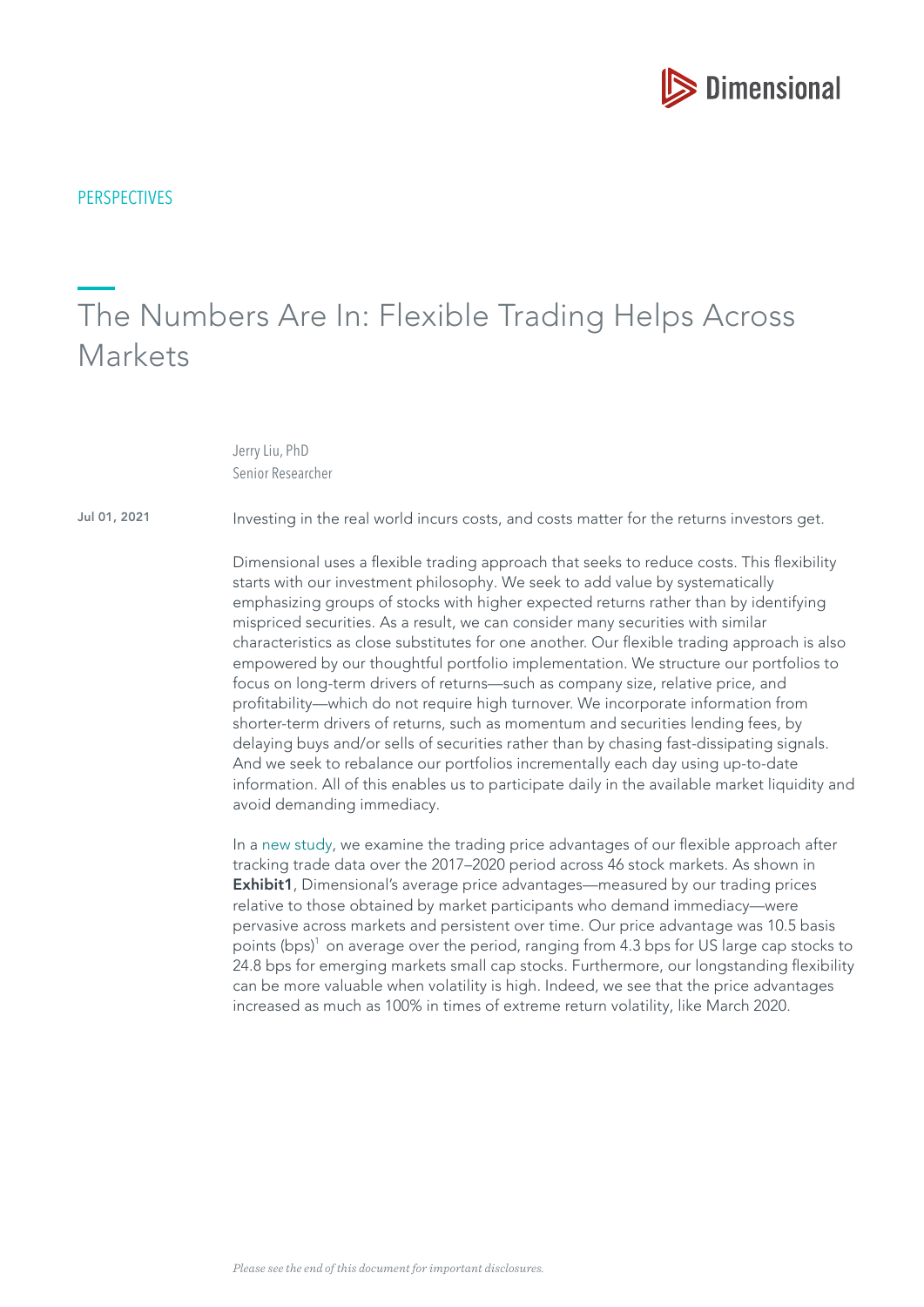

These results are just one of the many positive outcomes from our robust investment process, built on decades of implementation expertise. For over 40 years, Dimensional has employed a systematic and cost-effective approach to capture every bit of return we can for our clients, in the real world.

#### DEFINITIONS

Basis Point: One basis point (bps) equals one-hundredth of a percentage point (0.01%).

<sup>2</sup> SBBO: To measure the price advantage of our flexible trading over demanding immediacy, we conduct trading cost analysis by benchmarking our trade price to the immediately executable price, which is the prevailing bid price for a sell and offer price for a buy. This benchmark is called SBBO (sell at the bid and buy at the offer).

The information in this document is provided in good faith without any warranty and is intended for the recipient's background information only. It does not constitute investment advice, recommendation, or an offer of any services or products for sale and is not intended to provide a suffcient basis on which to make an investment decision. It is the responsibility of any persons wishing to make a purchase to inform themselves of and observe all applicable laws and regulations. Unauthorized copying, reproducing, duplicating, or transmitting of this document are strictly prohibited. Dimensional accepts no responsibility for loss arising from the use of the information contained herein.

"Dimensional" refers to the Dimensional separate but affliated entities generally, rather than to one particular entity. These entities are Dimensional Fund Advisors LP, Dimensional Fund Advisors Ltd., Dimensional Ireland Limited, DFA Australia Limited, Dimensional Fund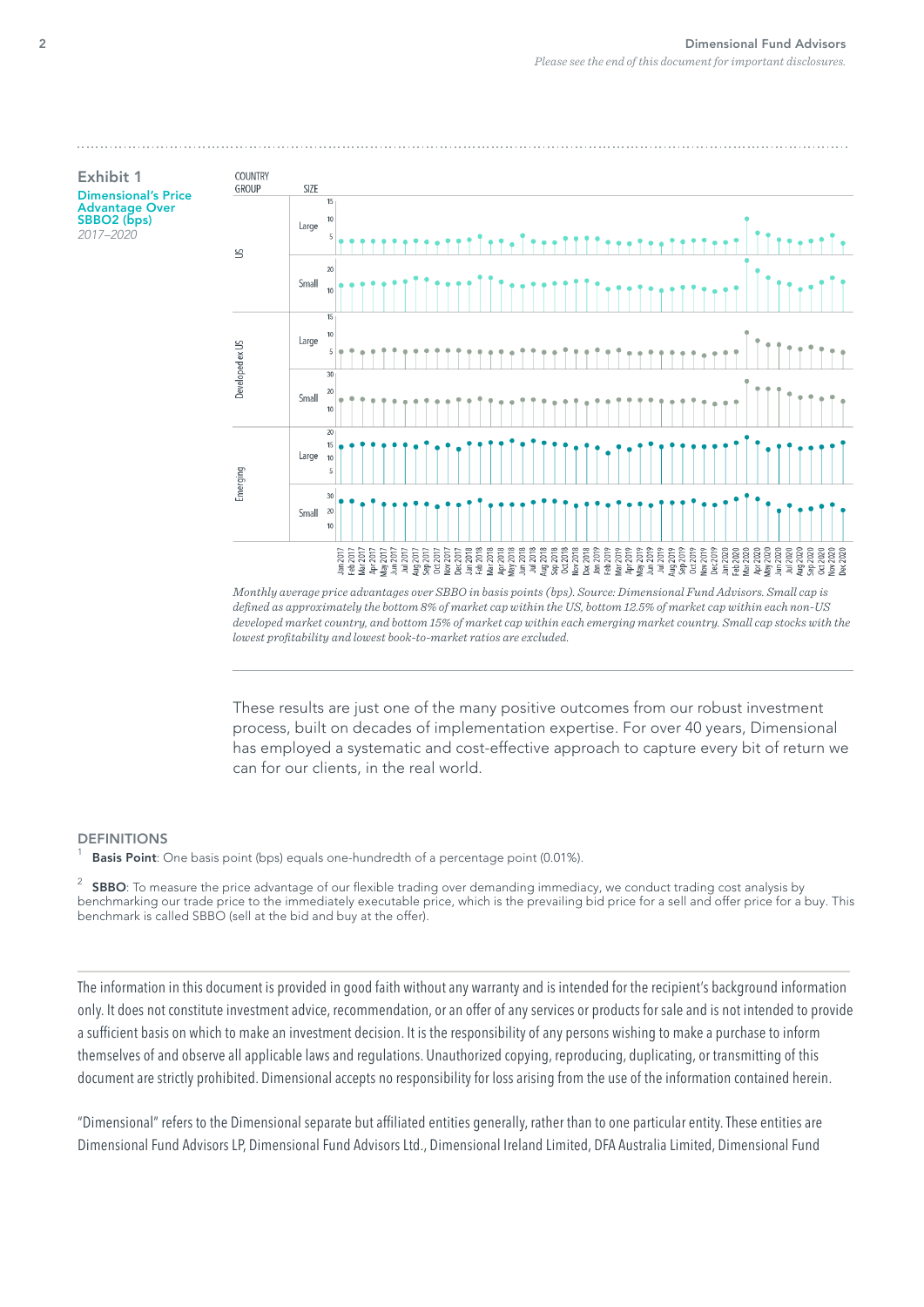Advisors Canada ULC, Dimensional Fund Advisors Pte. Ltd., Dimensional Japan Ltd., and Dimensional Hong Kong Limited. Dimensional Hong Kong Limited is licensed by the Securities and Futures Commission to conduct Type 1 (dealing in securities) regulated activities only and does not provide asset management services.

## UNITED STATES: Dimensional Fund Advisors LP is an investment advisor registered with the Securities and Exchange Commission.

CANADA: These materials have been prepared by Dimensional Fund Advisors Canada ULC. Commissions, trailing commissions, management fees, and expenses all may be associated with mutual fund investments. Unless otherwise noted, any indicated total rates of return refect the historical annual compounded total returns, including changes in share or unit value and reinvestment of all dividends or other distributions, and do not take into account sales, redemption, distribution, or optional charges or income taxes payable by any security holder that would have reduced returns. Please read the prospectus before investing. Mutual funds are not guaranteed, their values change frequently, and past performance may not be repeated.

AUSTRALIA and NEW ZEALAND: This material is issued by DFA Australia Limited (AFS License No. 238093, ABN 46 065 937 671). This material is provided for information only. No account has been taken of the objectives, financial situation or needs of any particular person. Accordingly, to the extent this material constitutes general fnancial product advice, investors should, before acting on the advice, consider the appropriateness of the advice, having regard to the investor's objectives, fnancial situation and needs. Any opinions expressed in this material refect our judgement at the date of publication and are subject to change.

### WHERE ISSUED BY DIMENSIONAL IRELAND LIMITED OR DIMENSIONAL FUND ADVISORS LTD.

Neither Dimensional Ireland Limited (DIL) nor Dimensional Fund Advisors Ltd. (DFAL), as applicable (each an "Issuing Entity," as the context requires), give fnancial advice. You are responsible for deciding whether an investment is suitable for your personal circumstances, and we recommend that a financial adviser helps you with that decision.

#### NOTICE TO INVESTORS IN SWITZERLAND: This is an advertising document.

#### WHERE ISSUED BY DIMENSIONAL IRELAND LIMITED

Issued by Dimensional Ireland Limited (DIL), with registered office 10 Earlsfort Terrace, Dublin 2, D02 T380, Ireland. DIL is regulated by the Central Bank of Ireland (Registration No. C185067). Information and opinions presented in this material have been obtained or derived from sources believed by DIL to be reliable, and DIL has reasonable grounds to believe that all factual information herein is true as at the date of this document.

DIL issues information and materials in English and may also issue information and materials in certain other languages. The recipient's continued acceptance of information and materials from DIL will constitute the recipient's consent to be provided with such information and materials, where relevant, in more than one language.

#### WHERE ISSUED BY DIMENSIONAL FUND ADVISORS LTD.

Issued by Dimensional Fund Advisors Ltd. (DFAL), 20 Triton Street, Regent's Place, London, NW1 3BF. DFAL is authorised and regulated by the Financial Conduct Authority (FCA). Information and opinions presented in this material have been obtained or derived from sources believed by DFAL to be reliable, and DFAL has reasonable grounds to believe that all factual information herein is true as at the date of this document.

DFAL issues information and materials in English and may also issue information and materials in certain other languages. The recipient's continued acceptance of information and materials from DFAL will constitute the recipient's consent to be provided with such information and materials, where relevant, in more than one language.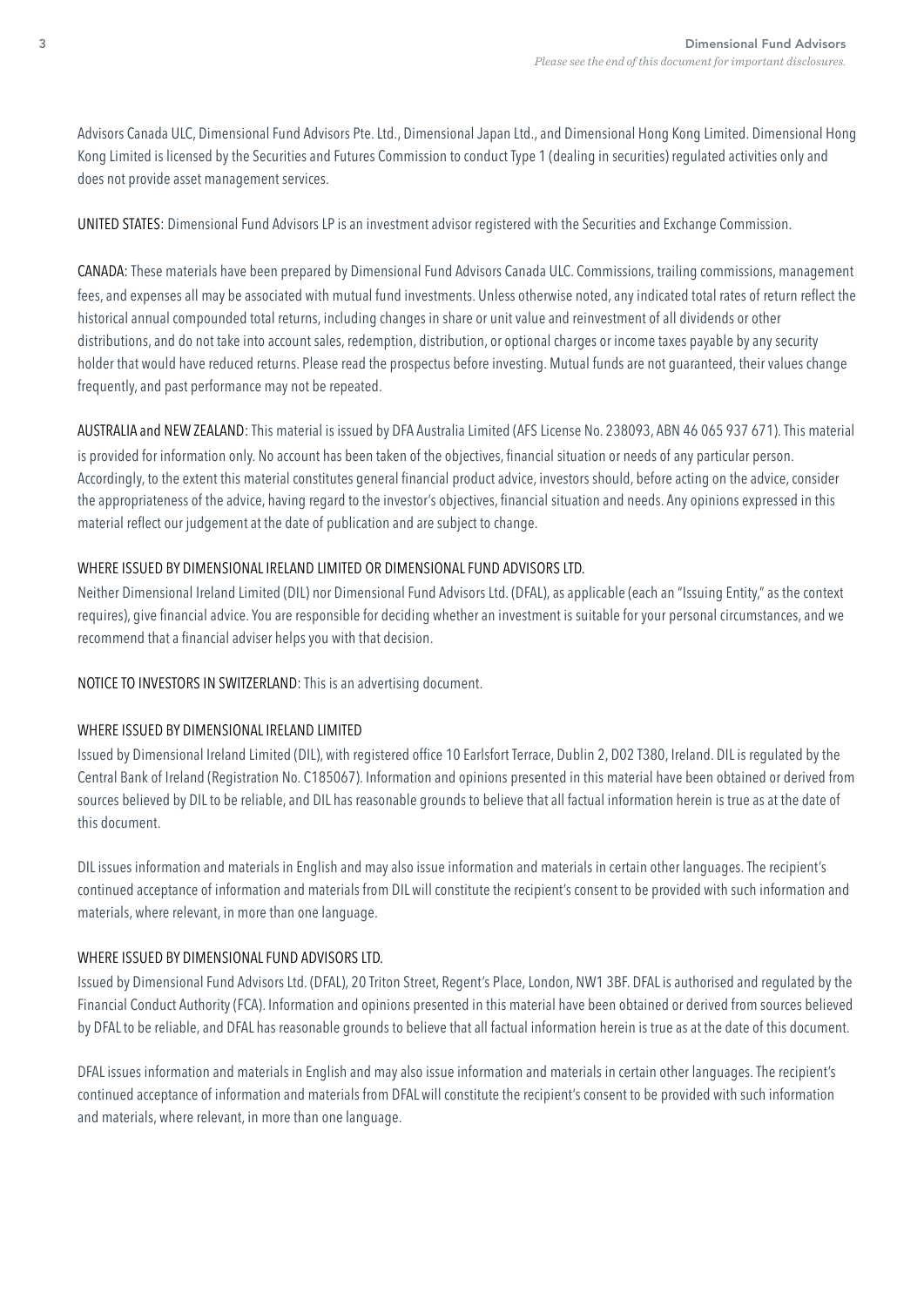### RISKS

Investments involve risks. The investment return and principal value of an investment may fuctuate so that an investor's shares, when redeemed, may be worth more or less than their original value. Past performance is not a guarantee of future results. There is no guarantee strategies will be successful.

### JAPAN

Provided for institutional investors only. This document is deemed to be issued by Dimensional Japan Ltd., which is regulated by the Financial Services Agency of Japan and is registered as a Financial Instruments Firm conducting Investment Management Business and Investment Advisory and Agency Business. This material is solely for informational purposes only and shall not constitute an offer to sell or the solicitation to buy securities or enter into investment advisory contracts. The material in this article and any content contained herein may not be reproduced, copied, modifed, transferred, disclosed, or used in any way not expressly permitted by Dimensional Japan Ltd. in writing. All expressions of opinion are subject to change without notice.

Dimensional Japan Ltd. Director of Kanto Local Finance Bureau (FIBO) No. 2683 Membership: Japan Investment Advisers Association

### FOR PROFESSIONAL INVESTORS IN HONG KONG.

This material is deemed to be issued by Dimensional Hong Kong Limited (CE No. BJE760) ("Dimensional Hong Kong"), which is licensed by the Securities and Futures Commission to conduct Type 1 (dealing in securities) regulated activities only and does not provide asset management services.

This material should only be provided to "professional investors" (as defined in the Securities and Futures Ordinance [Chapter 571 of the Laws of Hong Kong] and its subsidiary legislation) and is not for use with the public. This material is not directed to any person in any jurisdiction where (by reason of that person's nationality, residence, or otherwise) the publication or availability of this material are prohibited or which would subject Dimensional Hong Kong (including its affliates) or any of Dimensional Hong Kong's products or services to any registration, licensing, or other such legal requirements within such jurisdiction or country. When provided to prospective investors, this material forms part of, and must be provided together with, applicable fund offering materials. This material must not be provided to prospective investors on a standalone basis. Before acting on any information in this material, you should consider whether it is suitable for your particular circumstances and, if appropriate, seek professional advice.

Unauthorized copying, reproducing, duplicating, or transmitting of this material are prohibited. This material and the distribution of this material are not intended to constitute and do not constitute an offer or an invitation to offer to the Hong Kong public to acquire, dispose of, subscribe for, or underwrite any securities, structured products, or related fnancial products or instruments nor investment advice thereto. Any opinions and views expressed herein are subject to change. Neither Dimensional Hong Kong nor its affliates shall be responsible or held responsible for any content prepared by fnancial advisors. Financial advisors in Hong Kong shall not actively market the services of Dimensional Hong Kong or its affliates to the Hong Kong public.

# SINGAPORE

This material is deemed to be issued by Dimensional Fund Advisors Pte. Ltd., which is regulated by the Monetary Authority of Singapore and holds a capital markets services license for fund management.

This advertisement has not been reviewed by the Monetary Authority of Singapore. This information should not be considered investment advice or an offer of any security for sale. All information is given in good faith without any warranty and is not intended to provide